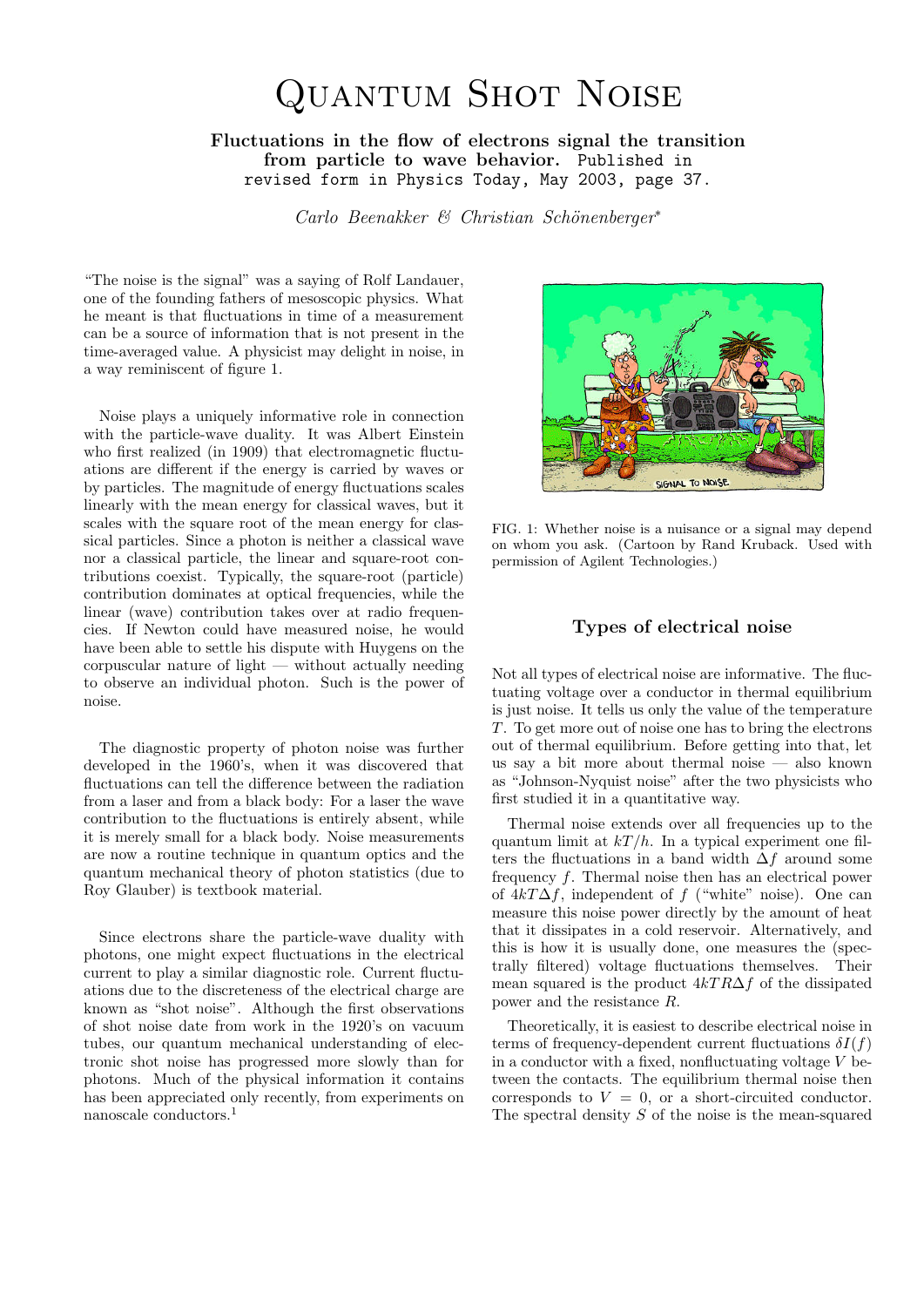current fluctuation per unit band width:

$$
S(f) = \langle \delta I(f)^2 \rangle / \Delta f. \tag{1}
$$

In equilibrium  $S = 4kTG$ , independent of frequency. If a voltage  $V \neq 0$  is applied over the conductor, the noise rises above that equilibrium value and becomes frequency dependent.

At low frequencies (typically below 10 kHz) the noise is dominated by time-dependent fluctuations in the conductance, arising from random motion of impurities. It is called "flicker noise", or " $1/f$  noise" because of the characteristic frequency dependence. Its spectral density varies quadratically with the mean current  $\overline{I}$ . At higher frequencies the spectral density becomes frequency independent and linearly proportional to the current. These are the characteristics of shot noise.

The term "shot noise" draws an analogy between electrons and the small pellets of lead that hunters use for a single charge of a gun. The analogy is due to Walter Schottky, who predicted in 1918 that a vacuum tube would have two intrinsic sources of time-dependent current fluctuations: Noise from the thermal agitation of electrons (thermal noise) and noise from the discreteness of the electrical charge (shot noise).

In a vacuum tube, electrons are emitted by the cathode randomly and independently. Such a Poisson process has the property that the mean squared fluctuation of the number of emission events is equal to the average count. The corresponding spectral density equals  $S = 2e\overline{I}$ . The factor of 2 appears because positive and negative frequencies contribute identically.

## Measuring the unit of transferred charge

Schottky proposed to measure the value of the elementary charge from the shot noise power, perhaps more accurately than in the oil drop measurements which Robert Millikan had published a few years earlier. Later experiments showed that the accuracy is not better than a few percent, mainly because the repulsion of electrons in the space around the cathode invalidates the assumption of independent emission events.

It may happen that the granularity of the current is not the elementary charge. The mean current can not tell the difference, but the noise can:  $S = 2q\bar{I}$  if charge is transferred in independent units of q. The ratio  $F =$  $S/2e\overline{I}$ , which measures the unit of transferred charge, is called the "Fano factor", after Ugo Fano's 1947 theory of the statistics of ionization.

A first example of  $q \neq e$  is the shot noise at a tunnel junction between a normal metal and a superconductor. Charge is added to the superconductor in Cooper pairs, so one expects  $q = 2e$  and  $F = 2$ . This doubling of the Poisson noise has been measured very recently.<sup>2</sup> (Earlier experiments<sup>3</sup> in a disordered system will be discussed later on.)



A second example is offered by the fractional quantum Hall effect. It is a non-trivial implication of Robert Laughlin's theory that tunneling from one edge of a Hall bar to the opposite edge proceeds in units of a fraction  $q = e/(2p + 1)$  of the elementary charge.<sup>4</sup> The integer p is determined by the filling fraction  $p/(2p+1)$  of the lowest Landau level. Christian Glattli and collaborators of the Centre d'Etudes de Saclay in France and Michael ´ Reznikov and collaborators of the Weizmann Institute in Israel independently measured  $F = 1/3$  in the fractional quantum Hall effect<sup>5</sup> (see figure 2). More recently, the Weizmann group extended the noise measurements to  $p = 2$  and  $p = 3$ . The experiments at  $p = 2$  show that the charge inferred from the noise may be a multiple of  $e/(2p+1)$  at the lowest temperatures, as if the quasiparticles tunnel in bunches. How to explain this bunching is still unknown.

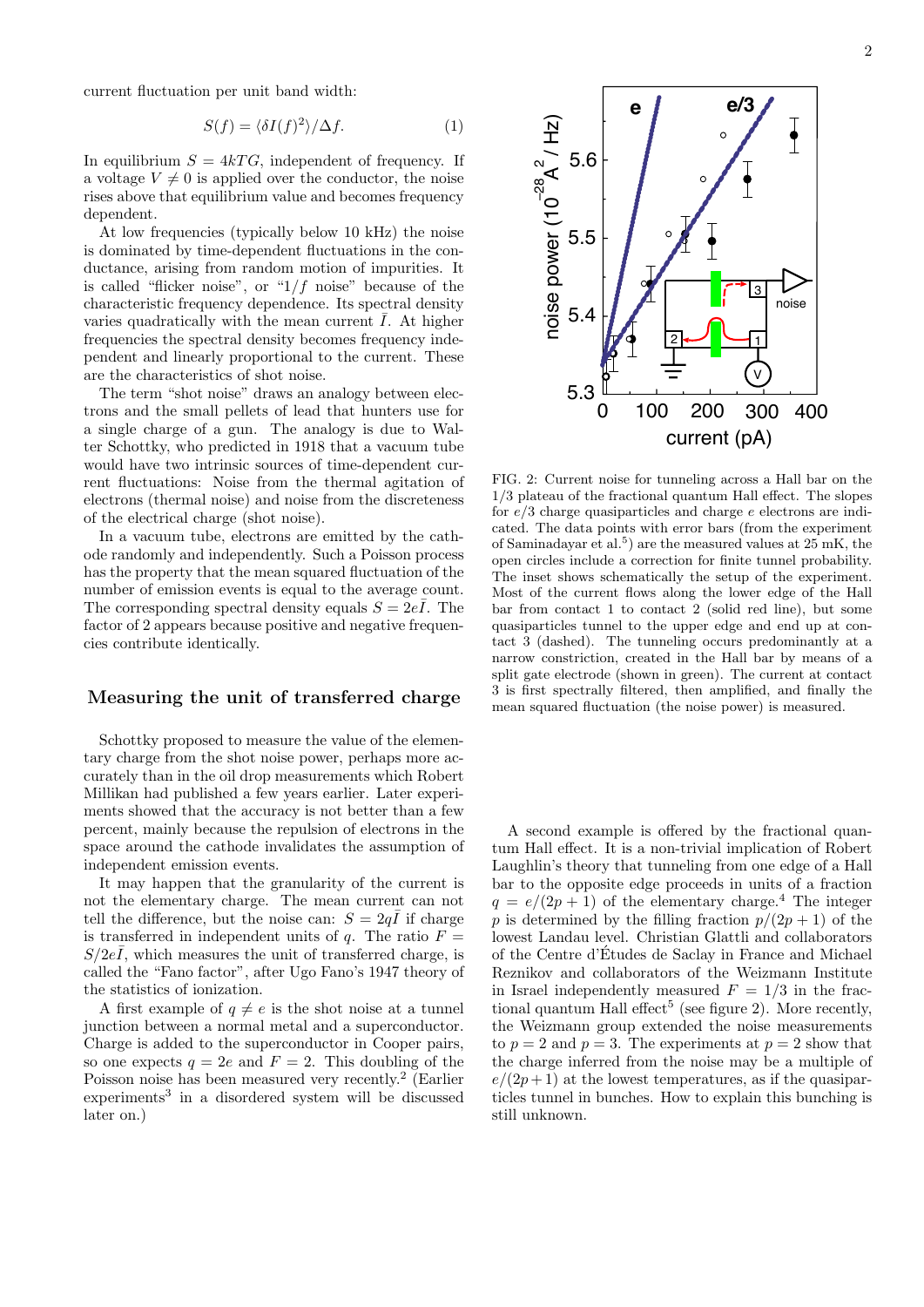#### Quiet electrons

Correlations reduce the noise below the value

$$
S_{\text{Poisson}} = 2e\bar{I} \tag{2}
$$

expected for a Poisson process of uncorrelated current pulses of charge  $q = e$ . Coulomb repulsion is one source of correlations, but it is strongly screened in a metal and ineffective. The dominant source of correlations is the Pauli principle, which prevents double occupancy of an electronic state and leads to Fermi statistics in thermal equilibrium. In a vacuum tube or tunnel junction the mean occupation of a state is so small that the Pauli principle is inoperative (and Fermi statistics is indistinguishable from Boltzmann statistics), but this is not so in a metal.

An efficient way of accounting for the correlations uses Landauer's description of electrical conduction as a transmission problem. According to the Landauer formula, the time-averaged current  $\overline{I}$  equals the conductance quantum  $2e^2/h$  (including a factor of two for spin), times the applied voltage  $V$ , times the sum over transmission probabilities  $T_n$ :

$$
\bar{I} = \frac{2e^2}{h} V \sum_{n=1}^{N} T_n.
$$
 (3)

The conductor can be viewed as a parallel circuit of  $N$  independent transmission channels with a channeldependent transmission probability  $T_n$ . Formally, the  $T_n$ 's are defined as the eigenvalues of the product  $t \cdot t^{\dagger}$  of the  $N \times N$  transmission matrix t and its Hermitian conjugate. In a one-dimensional conductor, which by definition has one channel, one would have simply  $T_1 = |t|^2$ , with  $t$  the transmission amplitude.

The number of channels  $N$  is a large number in a typical metal wire. One has  $N \simeq A/\lambda_F^2$  up to a numerical coefficient for a wire with cross-sectional area A and Fermi wave length  $\lambda_F$ . Due to the small Fermi wave length  $\lambda_F \simeq 1 \,\text{\AA}$  of a metal, N is of order  $10^7$  for a typical metal wire of width  $1 \mu m$  and thickness 100 nm. In a semiconductor typical values of N are smaller but still  $\gg 1$ .

At zero temperature the noise is related to the transmission probabilities by<sup>6</sup>

$$
S = 2e^{\frac{2e^2}{h}} V \sum_{n=1}^{N} T_n (1 - T_n).
$$
 (4)

The factor  $1 - T_n$  describes the reduction of noise due to the Pauli principle. Without it, one would have simply  $S = S_{\text{Poisson}}$ .

The shot noise formula (4) has an instructive statistical interpretation.<sup>7</sup> Consider first a one-dimensional conductor. Electrons in a range  $eV$  above the Fermi level enter the conductor at a rate  $eV/h$ . In a time  $\tau$  the number of attempted transmissions is  $\tau eV/h$ . There are no fluctuations in this number at zero temperature, since each

3

occupied state contains exactly one electron (Pauli principle). Fluctuations in the transmitted charge Q arise because the transmission attempts are succesful with a probability  $T_1$  which is different from 0 or 1. The statistics of Q is binomial, just as the statistics of the number of heads when tossing a coin. The mean-squared fluctuation  $\langle \delta Q^2 \rangle$  of the charge for binomial statistics is given by

$$
\langle \delta Q^2 \rangle = e^2(\tau eV/h)T_1(1 - T_1). \tag{5}
$$

The relation  $S = (2/\tau) \langle \delta Q^2 \rangle$  between the mean-squared fluctuation of the current and of the transmitted charge brings us to eq. (4) for a single channel. Since fluctuations in different channels are independent, the multi-channel version is simply a sum over channels.

The quantum shot noise formula (4) has been tested experimentally in a variety of systems. The groups of Reznikov and Glattli used a quantum point contact: A narrow constriction in a two-dimensional electron gas with a quantized conductance. The quantization occurs because the transmission probabilities are either close to 0 or close to 1. Eq. (4) predicts that the shot noise should vanish when the conductance is quantized, and this was indeed observed. (The experiment was reviewed by Henk van Houten and Beenakker in PHYSICS TODAY, July 1996, page 22.)

A more stringent test used a single-atom junction, obtained by the controlled breaking of a thin aluminum wire.<sup>8</sup> The junction is so narrow that the entire current is carried by only three channels  $(N = 3)$ . The transmission probabilities  $T_1, T_2, T_3$  could be measured independently from the current–voltage characteristic in the superconducting state of aluminum. By inserting these three numbers (the "pin code" of the junction) into eq. (4), a theoretical prediction is obtained for the shot noise power — which turned out to be in good agreement with the measured value.

## Detecting open transmission channels

The analogy between an electron emitted by a cathode and a bullet shot by a gun works well for a vacuum tube or a point contact, but seems a rather naive description of the electrical current in a disordered metal or semiconductor. There is no identifiable emission event when current flows through a metal and one might question the very existence of shot noise. Indeed, for three quarters of a century after the first vacuum tube experiments there did not exist a single measurement of shot noise in a metal. A macroscopic conductor (say, a piece of copper wire) shows thermal noise, but no shot noise.

We now understand that the basic requirement on length scale and temperature is that the length L of the wire should be short compared to the inelastic electronphonon scattering length  $l_{\text{in}}$ , which becomes longer and longer as one lowers the temperature. For  $L > l_{\text{in}}$  each segment of the wire of length  $l_{\text{in}}$  generates independent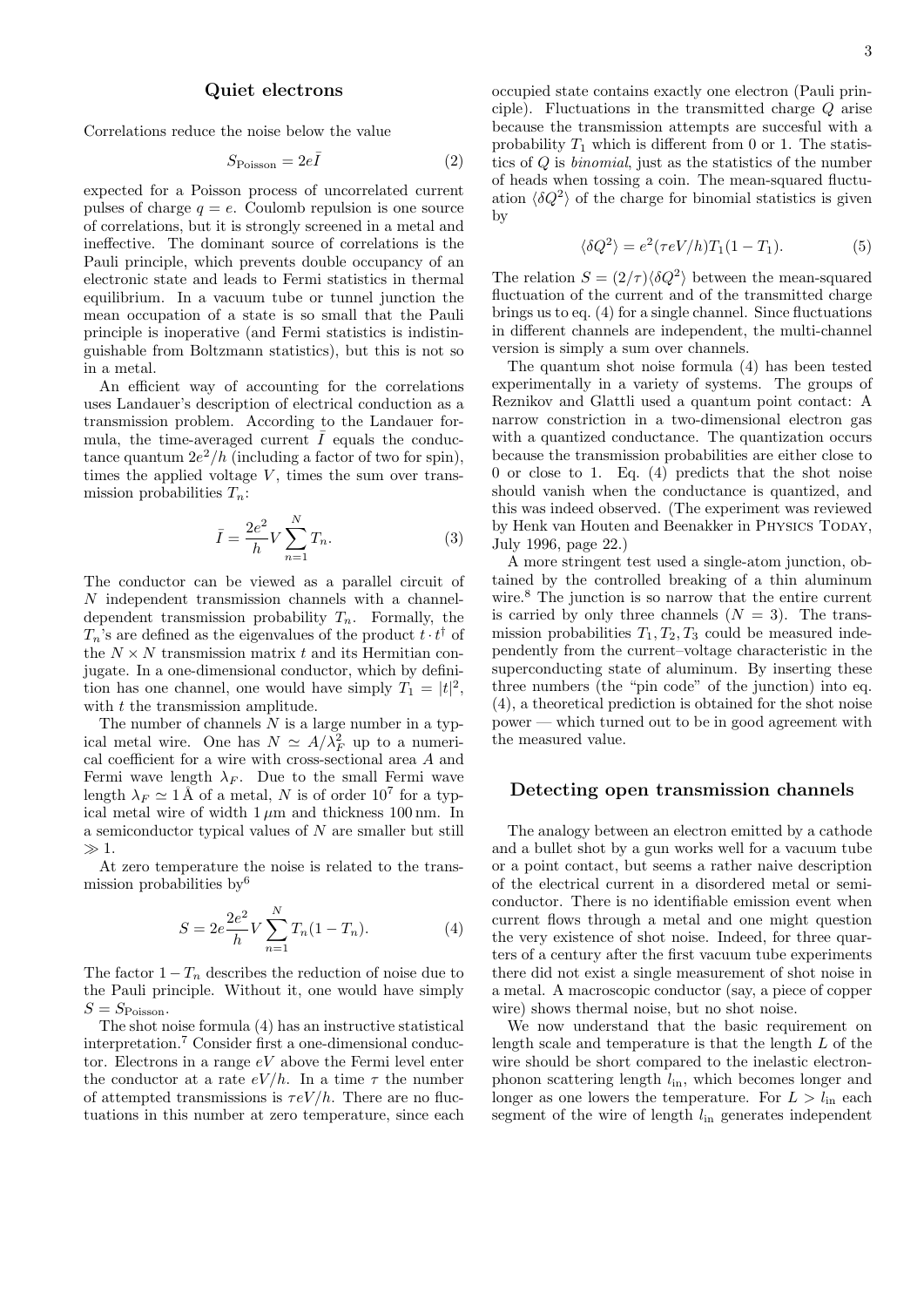

FIG. 3: Sub-Poissonian shot noise in a disordered gold wire (dimensions 940 nm  $\times$  100 nm). At low currents the noise saturates at the level set by the temperature of 0.3 K. [Adapted from M. Henny et al. $^{11}$ ]

voltage fluctuations, and the net result is that the shot noise power is reduced by a factor  $l_{in}/L$ . Thermal fluctuations, in contrast, are not reduced by inelastic scattering (which can only help the establishment of thermal equilibrium). This explains why only thermal noise could be observed in macroscopic conductors. (As an aside, we mention that inelastic electron-electron scattering, which persists until much lower temperatures than electron-phonon scattering, does not suppress shot noise, but rather enhances the noise power a little bit.<sup>9</sup>)

Early experiments<sup>10</sup> on mesoscopic semiconducting wires observed the linear relation between noise power and current that is the signature of shot noise, but could not accurately measure the slope. The first quantitative measurement was performed in a thin-film silver wire by Andrew Steinbach and John Martinis at the US National Institute of Standards and Technology in Boulder, collaborating with Michel Devoret from Saclay.<sup>11</sup>

The data shown in figure 3 (from a more recent experiment) presents a puzzle: If we calculate the slope, we find a Fano factor of 1/3 rather than 1. Surely there are no fractional charges in a normal metal conductor?

A one-third Fano factor in a disordered conductor had actually been predicted prior to the experiments. The prediction was made independently by Kirill Nagaev of the Institute of Radio-Engineering and Electronics in Moscow and by one of the authors (Beenakker) with Markus Büttiker of the University of Geneva.<sup>12</sup> To understand the experimental finding we recall the general shot noise formula (4), which tells us that sub-Poissonian



FIG. 4: Bimodal probability distribution of the transmission eigenvalues, with a peak at 0 (closed channels) and a peak at 1 (open channels). The functional form of the distribution (derived by Dorokhov) is  $P(T) \propto T^{-1}(1-T)^{-1/2}$ , with a mean-free-path dependent cutoff at exponentially small T. The one-third Fano factor follows directly from the ratio  $\int T^2 P(T) dT / \int T P(T) dT = 2/3$ . The cutoff affects only the normalization of  $P(T)$  and drops out of this ratio, which takes on a universal value.

noise  $(F < 1)$  occurs when some channels are *not* weakly transmitted. These socalled "open channels" have  $T_n$ close to 1 and therefore contribute less to the noise than expected for a Poisson process.

The appearance of open channels in a disordered conductor is surprising. Oleg Dorokhov of the Landau Institute in Moscow first noticed the existence of open channels in 1984, but the physical implications were only understood some years later, notably through the work of Yoseph Imry of the Weizmann Institute. The one-third Fano factor follows directly from the probability distribution of the transmission eigenvalues, see figure 4.

We conclude this section by referring to the experimental demonstrations<sup>3</sup> of the interplay between the doubling of shot noise due to superconductivity and the 1/3 reduction due to open channels, resulting in a 2/3 Fano factor. These experiments show that open channels are a general and universal property of disordered systems.

## Distinguishing particles from waves

So far we have encountered two diagnostic properties of shot noise: It measures the unit of transferred charge in a tunnel junction and it detects open transmission channels in a disordered wire. A third diagnostic appears in semiconductor microcavities known as quantum dots or electron billiards. These are small confined regions in a two-dimensional electron gas, free of disorder, with two narrow openings through which a current is passed. If the shape of the confining potential is sufficiently irregular (which it typically is), the classical dynamics is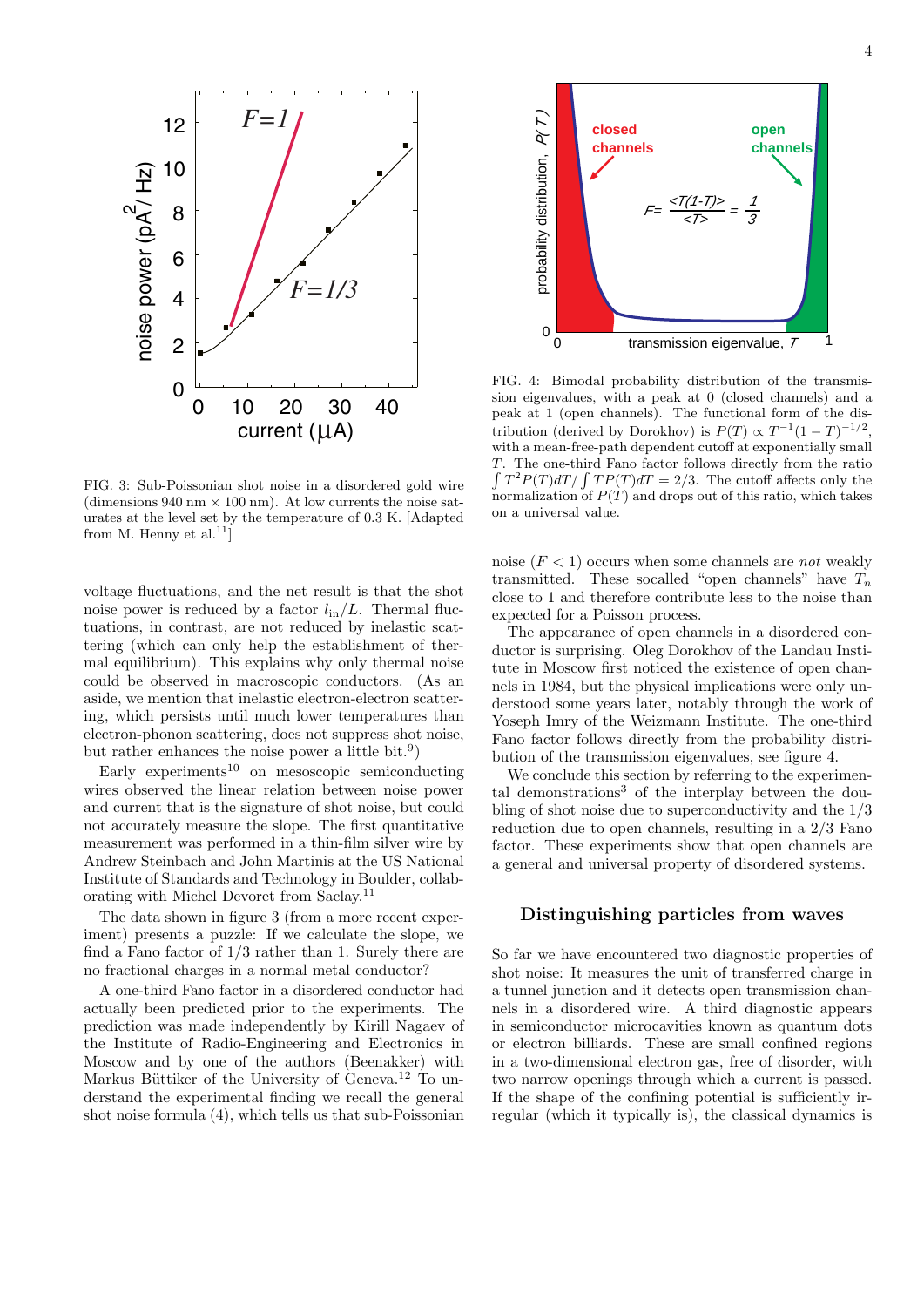chaotic and one can search for traces of this chaos in the quantum mechanical properties. This is the field of quantum chaos.

Here is the third diagnostic: Shot noise in an electron billiard can distinguish deterministic scattering, characteristic for particles, from stochastic scattering, characteristic for waves. Particle dynamics is deterministic: A given initial position and momentum fixes the entire trajectory. In particular, it fixes whether the particle will be transmitted or reflected, so the scattering is noiseless on all time scales. Wave dynamics is stochastic: The quantum uncertainty in position and momentum introduces a probabilistic element into the dynamics, so it becomes noisy on sufficiently long time scales.

The suppression of shot noise in a conductor with deterministic scattering was predicted many years  $ago^{13}$ from this qualitative argument. A better understanding, and a quantitative description, of how shot noise measures the transition from particle to wave dynamics was developed recently by Oded Agam of the Hebrew University in Jerusalem, Igor Aleiner of the State University of New York in Stony Brook, and Anatoly Larkin of the University of Minnesota in Minneapolis.<sup>14</sup> The key concept is the Ehrenfest time, which is the characteristic time scale of quantum chaos.

In classical chaos, the trajectories are highly sensitive to small changes in the initial conditions (although uniquely determined by them). A change  $\delta x(0)$  in the initial coordinate is amplified exponentially in time:  $\delta x(t) =$  $\delta x(0)e^{\alpha t}$ . Quantum mechanics introduces an uncertainty in  $\delta x(0)$  of the order of the Fermi wave length  $\lambda_F$ . One can think of  $\delta x(0)$  as the initial size of a wave packet. The wave packet spreads over the entire billiard (of size L) when  $\delta x(t) = L$ . The time

$$
\tau_E = \alpha^{-1} \ln(L/\lambda_F) \tag{6}
$$

at which this happens is called the Ehrenfest time.

The name refers to Paul Ehrenfest's 1927 principle that quantum mechanical wave packets follow classical, deterministic, equations of motion. In quantum chaos this correspondence principle loses its meaning (and the dynamics becomes stochastic) on time scales greater than  $\tau_E$ . An electron entering the billiard through one of the openings dwells inside on average for a time  $\tau_{\text{dwell}}$  before exiting again. Whether the dynamics is deterministic or stochastic depends, therefore, on the ratio  $\tau_{dwell}/\tau_E$ . The theoretical expectation for the dependence of the Fano factor on this ratio is plotted in figure 5.

An experimental search for the suppression of shot noise by deterministic scattering was carried out at the University of Basel by Stefan Oberholzer, Eugene Sukhorukov, and one of the authors (Schönenberger).<sup>15</sup> The data is included in figure 5. An electron billiard (area  $A \approx 53 \,\mu\text{m}^2$ ) with two openings of variable width was created in a two-dimensional electron gas by means of gate electrodes. The dwell time (given by  $\tau_{dwell} = m^* A/\hbar N$ , with  $m^*$  the electron effective mass) was varied by changing the number of modes  $N$  transmitted through each of



FIG. 5: Dependence of the Fano factor  $F$  of an electron billiard on the average time  $\tau_{dwell}$  that an electron dwells inside. The data points with error bars are measured in a two-dimensional electron gas, the solid curve is the theoretical prediction  $F = \frac{1}{4} \exp(-\tau_E/\tau_{\text{dwell}})$  for the transition from stochastic to deterministic scattering (with Ehrenfest time  $\tau_E = 0.27$  ns as a fit parameter). The inset shows graphically the sensitivity to initial conditions of the chaotic dynamics. (Adapted from ref. 14, with experimental data from ref. 15.)

the openings.

The Fano factor has the value 1/4 for long dwell times, as expected for stochastic chaotic scattering. The 1/4 Fano factor for a chaotic billiard has the same origin as the  $1/3$  Fano factor for a disordered wire, explained in figure 4. (The different number results because of a larger fraction of open channels in a billiard geometry.) The reduction of the Fano factor below 1/4 at shorter dwell times fits the exponential function  $F = \frac{1}{4} \exp(-\tau_E/\tau_{\text{dwell}})$  of Agam, Aleiner, and Larkin. However, the accuracy and range of the experimental data is not yet sufficient to distinguish this prediction from competing theories (notably the rational function  $F = \frac{1}{4}(1 + \tau_E/\tau_{\text{dwell}})^{-1}$  predicted by Sukhorukov for short-range impurity scattering).

#### Entanglement detector

The fourth and final diagnostic property that we would like to discuss, shot noise as detector of entanglement, was proposed by Sukhorukov with Guido Burkard and Daniel Loss from the University of Basel.<sup>16</sup>

A multi-particle state is entangled if it can not be factorized into a product of single-particle states. Entanglement is the primary resource in quantum computing, in the sense that any speed-up relative to a classical computer vanishes if the entanglement is lost, typically through interaction with the environment (see the article by John Preskill, PHYSICS TODAY, July 1999, page 24). Electron-electron interactions lead quite naturally to an entangled state, but in order to make use of the entanglement in a computation one would need to be able to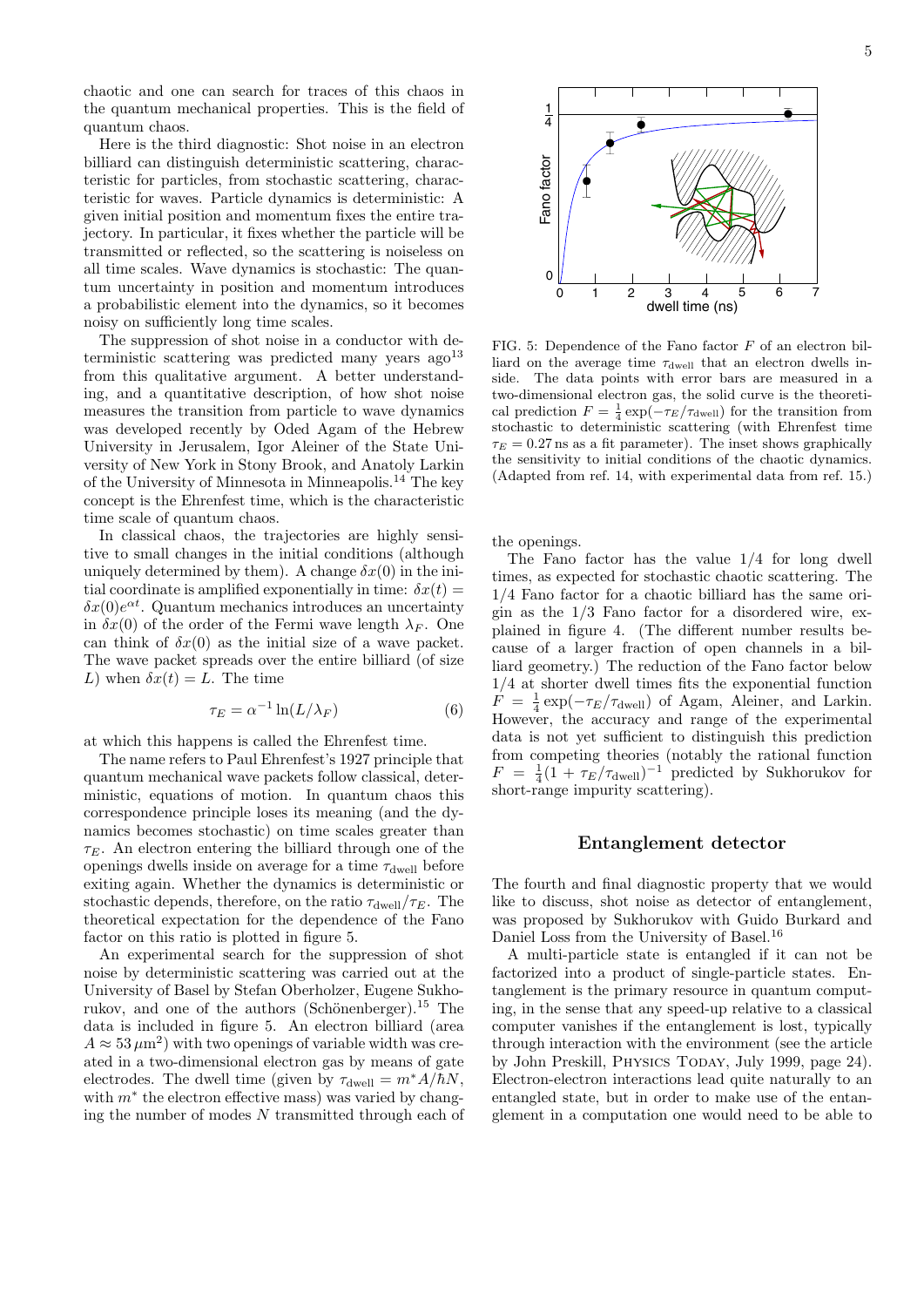

FIG. 6: Proposal for production and detection of a spinentangled electron pair. The double quantum dot (shown in yellow) is defined by gate electrodes (green) on a twodimensional electron gas. The two voltage sources at the far left inject one electron in each dot, resulting in an entangled spin-singlet ground state. A voltage pulse on the gates then forces the two electrons to enter opposite arms of the ring. Scattering of the electron pair by a tunnel barrier (red arrows) creates shot noise in each of the two outgoing leads at the far right, which is measured by a pair of amplifiers (1,2). The observation of a positive correlation between the current fluctuations at 1 and 2 is a signature of the entangled spinsinglet state. (Figure courtesy of L.P. Kouwenhoven and A.F. Morpurgo, Delft University of Technology.)

spatially separate the electrons without destroying the entanglement. In this respect the situation in the solid state is opposite to that in quantum optics, where the production of entangled photons is a complex operation, while their spatial separation is easy.

One road towards a solid-state based quantum computer has as its building block a pair of quantum dots, each containing a single electron. The strong Coulomb repulsion keeps the electrons separate, as desired. In the ground state the two spins are entangled in the singlet state  $|\uparrow\rangle|\downarrow\rangle - |\downarrow\rangle|\uparrow\rangle$ . This state may already have been realized experimentally, $17$  but how can one tell? Noise has the answer.

To appreciate this we contrast "quiet electrons" with

"noisy photons". We recall that Fermi statistics causes the electron noise to be smaller than the Poisson value (2) expected for classical particles. For photons the noise is bigger than the Poisson value because of Bose statistics. What distinghuishes the two is whether the wave function is symmetric or antisymmetric under exchange of particle coordinates. A symmetric wave function causes the particles to bunch together, increasing the noise, while an antisymmetric wave function has the opposite effect ("antibunching"). The key point here is that only the symmetry of the spatial part of the wave function matters for the noise. Although the full many-body electron wavefunction, including the spin degrees of freedom, is always antisymmetric, the spatial part is not so constrained. In particular, electrons in the spin-singlet state have a symmetric wave function with respect to exchange of coordinates, and will therefore bunch together like photons.

The experiment proposed by the Basel theorists is sketched in figure 6. The two building blocks are the entangler and the beam splitter. The beam splitter is used to perform the electronic analogue of the optical Hanbury Brown and Twiss experiment.<sup>18</sup> In such an experiment one measures the cross-correlation of the current fluctuations in the two arms of a beam splitter. Without entanglement, the correlation is positive for photons (bunching) and negative for electrons (antibunching). The observation of a positive correlation for electrons is a signature of the entangled spin-singlet state. In a statistical sense, the entanglement makes the electrons behave as photons.

An alternative to the proposal shown in figure 6 is to start from Cooper pairs in a superconductor, which are also in a spin-singlet state.<sup>16</sup> The Cooper pairs can be extracted from the superconductor and injected into a normal metal by application of a voltage over a tunnel barrier at the metal–superconductor interface.

Experimental realization of one these theoretical proposals would open up a new chapter in the use of noise as a probe of quantum mechanical properties of electrons. Although this range of applications is still in its infancy, the field as a whole has progressed far enough to prove Landauer right: There is a signal in the noise.

- <sup>∗</sup> Carlo Beenakker is at the Instituut-Lorentz of Leiden University (The Netherlands). CHRISTIAN SCHÖNENBERGER is at the Physics Department of the University of Basel (Switzerland).
- <sup>1</sup> For an overview of the entire literature on quantum shot noise, we refer to: Ya.M. Blanter and M. Büttiker, Phys. Rep. 336, 1 (2000).
- <sup>2</sup> F. Lefloch, C. Hoffmann, M. Sanquer, and D. Quirion, Phys. Rev. Lett. 90, 067002 (2003).
- <sup>3</sup> A.A. Kozhevnikov, R.J. Schoelkopf, and D.E. Prober, Phys. Rev. Lett. 84, 3398 (2000); X. Jehl, M. Sanquer, R. Calemczuk, and D. Mailly, Nature 405, 50 (2000).
- <sup>4</sup> C.L. Kane and M.P.A. Fisher, Phys. Rev. Lett. 72, 724

(1994).

- <sup>5</sup> L. Saminadayar, D.C. Glattli, Y. Jin, and B. Etienne, Phys. Rev. Lett. 79, 2526 (1997); R. de-Picciotto, M. Reznikov, M. Heiblum, V. Umansky, G. Bunin, and D. Mahalu, Nature 389, 162 (1997); M. Reznikov, R. de-Picciotto, T.G. Griffiths, M. Heiblum, and V. Umansky, Nature 399, 238 (1999); Y. Chung, M. Heiblum, and V. Umansky, preprint.
- <sup>6</sup> V.A. Khlus, Sov. Phys. JETP 66, 1243 (1987); G.B. Lesovik, JETP Lett. 49, 592 (1989); M. Büttiker, Phys. Rev. Lett. 65, 2901 (1990).
- L.S. Levitov and G.B. Lesovik, JETP Lett. 58, 230 (1993).
- <sup>8</sup> R. Cron, M. F. Goffman, D. Esteve, and C. Urbina, Phys.